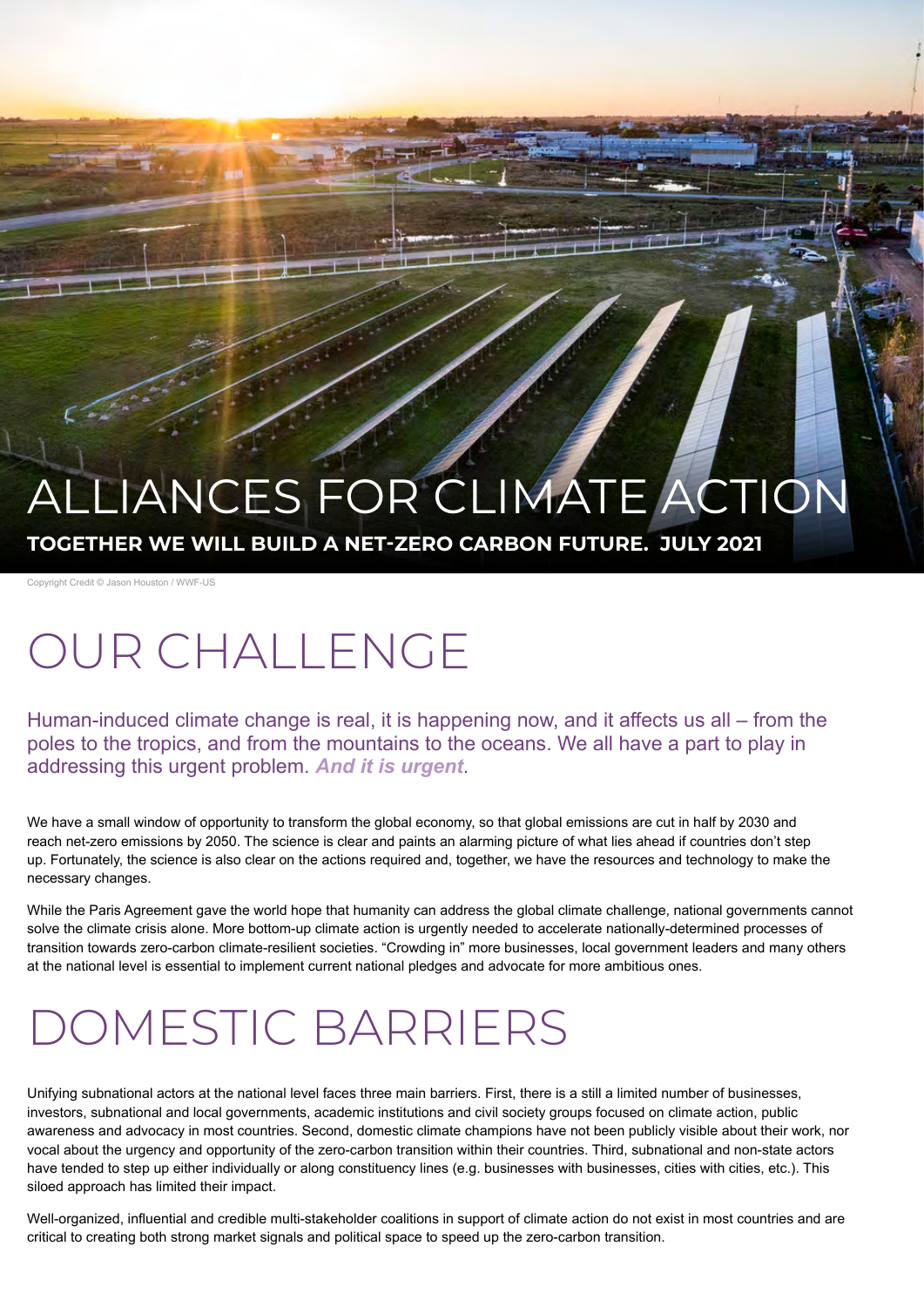# BOLD, INNOVATIVE SOLUTION

Delivering on the Paris Agreement will require the full mobilization of the world community. Alliances for Climate Action (ACA) seeks to nurture a new form of climate leadership and realize global ambition locally by articulating domestic constituencies of business, local government, academic and civil society leaders in key countries around the world into national multi-stakeholder coalitions committed to driving the net-zero carbon transition in their countries.

# THE POWER OF ALLIANCES

While each domestic alliance is designed to fit the individual country's national circumstances, they share key common attributes. **Each national alliance reaches out and convenes subnational and non-state actors to:** 



### **CLIMATE ACTION RAMP**

Encourage subnational and non-state actors to take on new commitments, and collaborate with each other to implement their current commitments and pursue more ambitious ones;



### **ORGANIZED VOICE**

Support coordinated engagement with the national government to accelerate the implementation of current commitments, and leverage domestic opportunities for higher ambition in the form of revised Nationally Determined Contributions (NDCs) and Long-Term Strategies (LTS); and



### **PUBLIC ENGAGEMENT**

Jointly articulate the urgency and opportunity of transitioning to net-zero carbon climate-resilient economy in nationally-specific terms, to inspire confidence in national governments and the public that their countries can do more.

As a global Network, Alliances for Climate Action connects member alliances to broaden and deepen the collective knowledge and capacity for collaborative climate work. As this shared knowledge grows, it is encouraging further creativity and innovation in climate action.

The Alliances also come together on the global stage to showcase the actions that their members are taking, inspire more climate action across the world and encourage national governments to be more ambitious.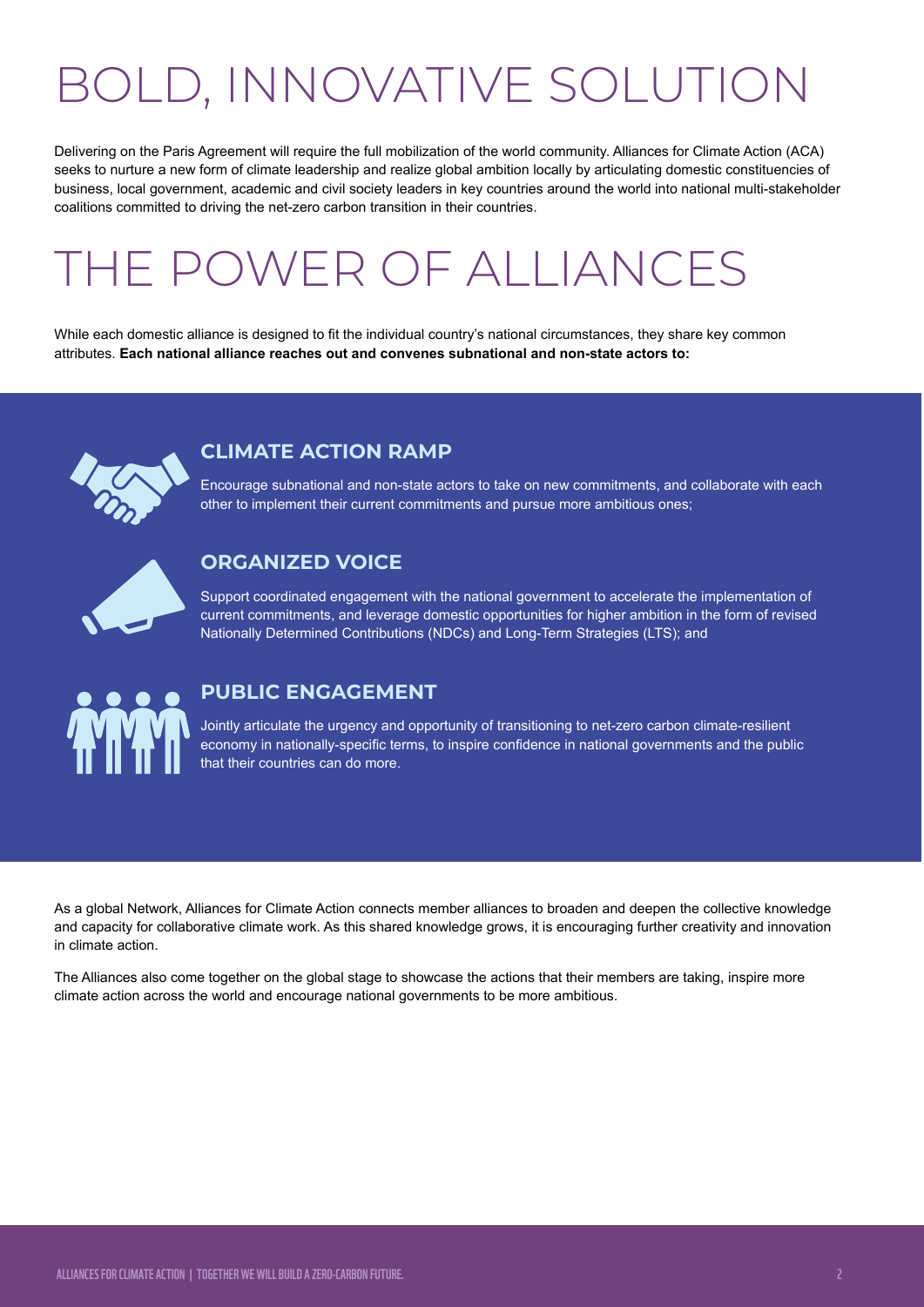# PARTNERS

ACA global partners include **[C40 Cities Climate Leadership Group](https://www.c40.org/)**, **[CDP](https://www.cdp.net/en)**, the **[Climate Action Network](http://www.climatenetwork.org/)**, **[Fundación Avina](http://www.avina.net/avina/en/)**, **[The Climate Group](https://www.theclimategroup.org/)**, the **[We Mean Business Coalition](https://www.wemeanbusinesscoalition.org/)** and **[WWF](http://wwf.panda.org/our_work/climate_and_energy/)** (global coordinator), working together with leading organizations at the national level.



the campaign in countries with member alliances to expand the number, geographic representation and diversity of institutions that commit to 1.5C aligned interim and net-zero targets and join the Race to Zero Campaign. ACA also grounds the campaign in key countries by providing a national platform for institutions to work together to drive an inclusive net-zero transition in their countries

# ALLIANCES FOR CLIMATE ACTION GLOBAL AND NATIONAL PARTNERS

GE TO ZERO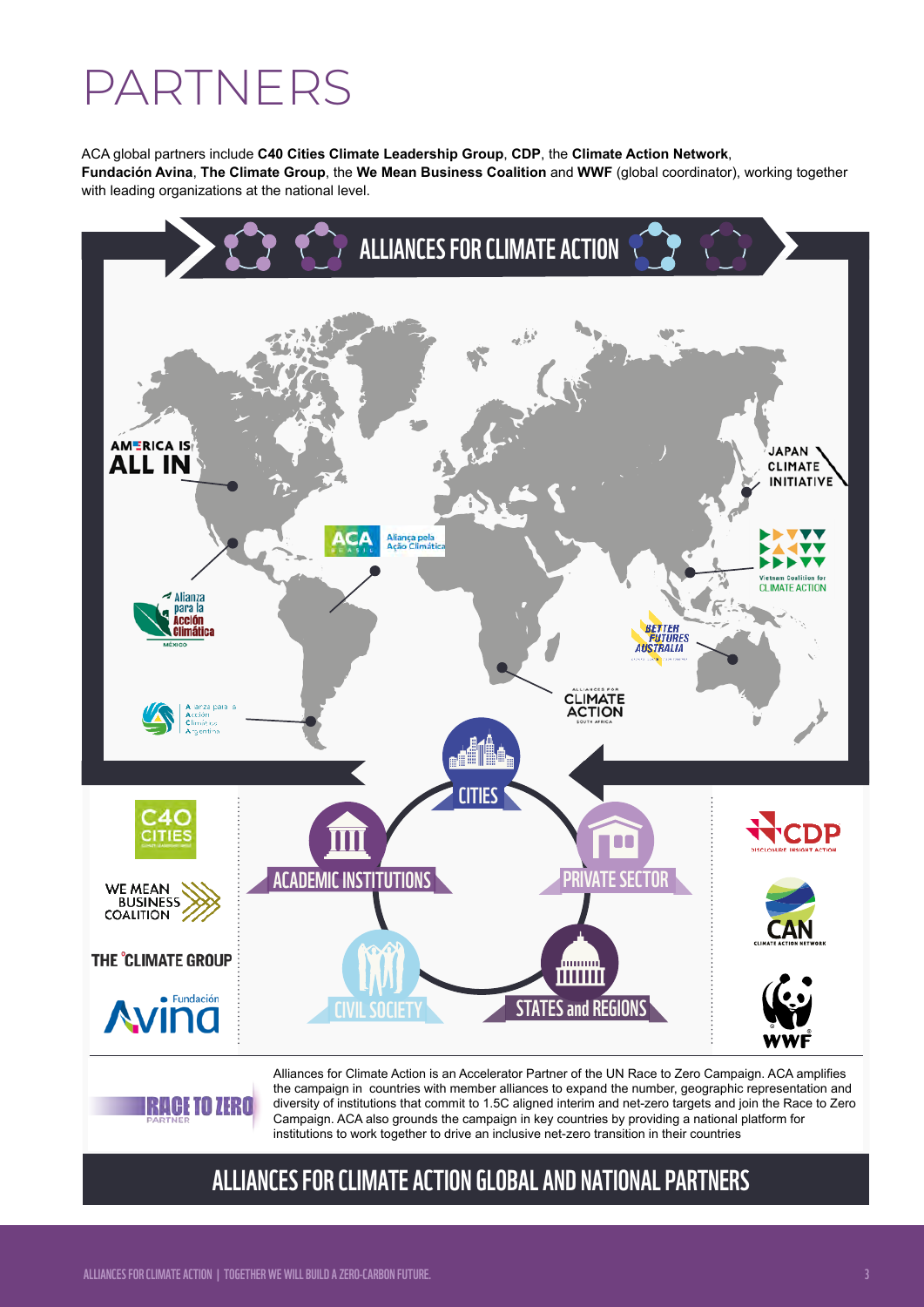# MEMBER ALLIANCES



## **[Alianza para la Acción Climática Argentina](https://www.alliancesforclimateaction.org/parcoalition-argentina.html) (ACAA)**

**ARGENTINA**

Argentina's alliance brings together local and provincial governments, states, companies, banks, higher education, farmers and civil society organizations committed to delivering and enhancing their country's climate goals. Together, they represent more than 13 million citizens and over 30% of the nation's economy.



## **Better Futures Australi[a \(BFA\)](https://japanclimate.org/english/)**

**AUSTRALIA**

Better Futures Australia is a network of climate leaders from finance, business, resources, agriculture, health, faith communities, local and state governments, First Nations, unions, social services, the community sector and more. Committed to leading by example and working together to champion Australia's transition to net zero emissions before 2050, the coalition represents a network of climate champions, ambassadors and partners representing over seven million Australians and over \$218.8 billion in GDP.



## **Aliança pela Ação Climática (ACA-Brazil)**

**BRAZIL**

Alliances for Climate Action-Brazil mobilizes Brazilian companies, investors, local and state authorities, religious entities, health care organizations, civil society organizations and youth to collectively halve emissions by 2030 and achieve carbon neutrality in Brazil by 2050.



**[Japan Climate Initiative \(JCI\)](https://japanclimate.org/english/) [JAPAN](https://japanclimate.org/english/)**

The Japan Climate Initiative includes leading Japanese companies, SMEs, banks, local governments, universities, faith institutions, and civil society organizations. All are committed to realizing a decarbonized society in Japan. Together, they represent 35% of the country's population and emissions.



### **[Alianza para la Acción Climática de México](https://www.alliancesforclimateaction.org/parcoalition-mexico.html) (ACA-MX) MEXICO**

The alliance of leading Mexican entities from the three largest metropolitan areas in the country—Guadalajara, Monterrey and Mexico City have pledged to help the national government enhance the country's national climate goals. Together, they comprise leaders from state and local governments, companies, SMEs, universities and civil society organizations.



### **[Alliance for Climate Action-South Africa](http://www.alliancesforclimateaction.co.za/) (ACA-ZA) SOUTH AFRICA**

Alliances for Climate Action South Africa includes local governments, investors, and companies across South Africa that have come together to pursue an inclusive and resilient net-zero transition in their country by 2050.

### **America Is All In (AIAI) ALL IN UNITED STATES**

Building on We Are Still In, the alliance mobilizes the whole-of-society to drive maximum effort from companies, investors, cities, states, governments, higher education, tribal nations, faith, health care, cultural institutions, and more to halve US emissions by 2030 and reach a healthy and equitable net zero emissions by 2050. The coalition represents 65% of the population, 68% of GDP, and 51% of U.S. emissions.



#### **[Viet Nam Coalition for Climate Action](https://www.alliancesforclimateaction.org/parcoalition-vietnam.html) (VCCA) VIET NAM**

The Viet Nam Coalition for Climate Action brings together Vietnamese companies, banks, investors, subnational governments, higher education, and civil society organizations committed to delivering Viet Nam's national climate goals.